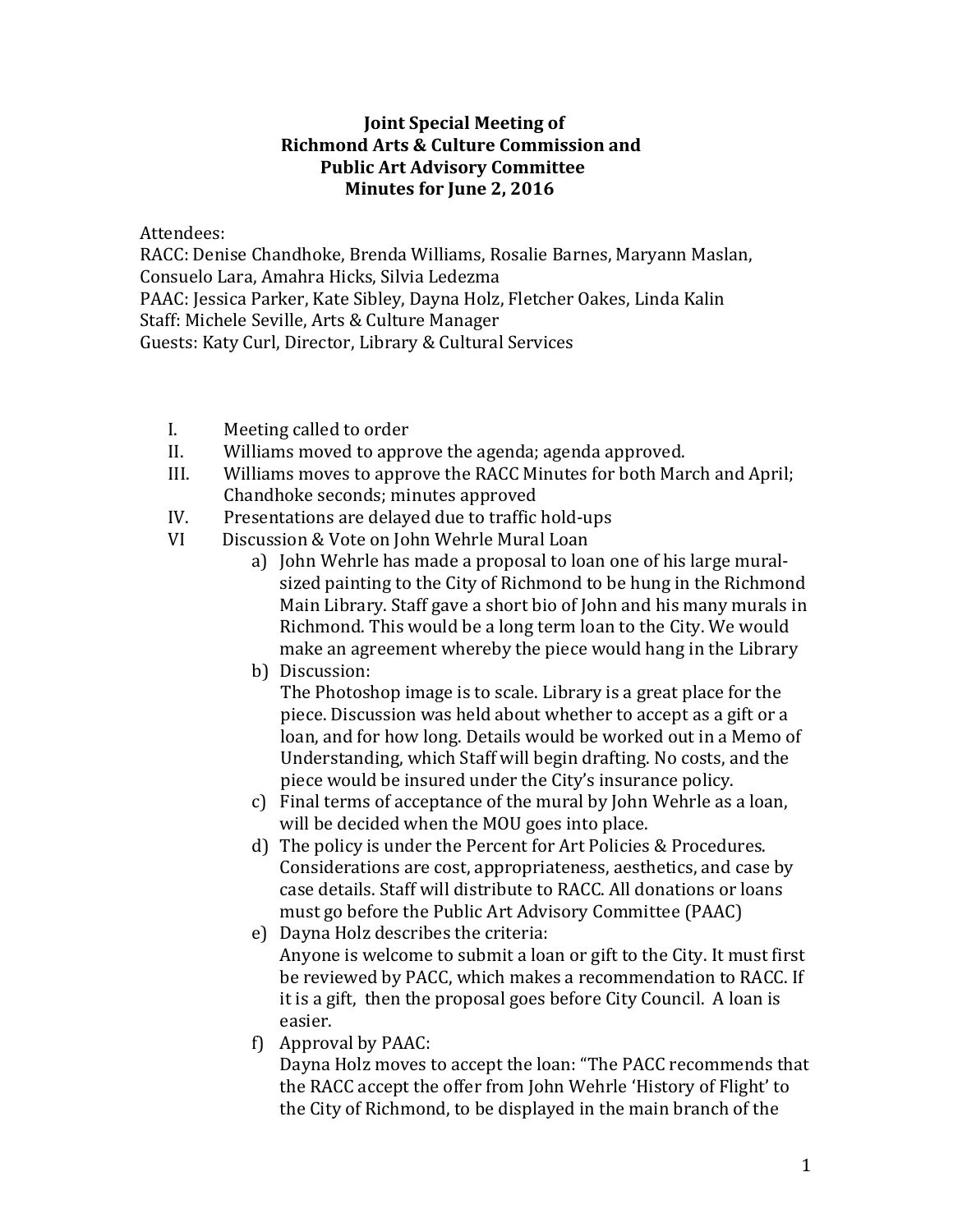Public Library. The terms of the loan, including length and site where it will be installed, will be determined in the MOU between the City and Wehrle." Motion is seconded, and passes unanimously.

g) Approval by RACC: Denise Chandhoke moves to accept PAAC's recommendation to accept John Wehrle's mural; second by Rosalie Barnes; passes unanimously.

VII. Presentation: Creating Art/Richmond Pride's 2nd Annual Event (Jamin Pursell)

- a) Project will be a community Puzzle where people of all ages participate. It's a four by four foot puzzle focusing on peace at the gay pride Family Day event at Marina Bay. The idea is that everybody has a place. Each puzzle piece represents each person, and they all fit together.
- b) Discussion

Interesting concept as a continuing process. They want to reserve pieces for handprints for the board as well. Family Fun Day in the Park, Sunday, June 5, from 10-3 PM.

VIII. Presentation: Our City (Ray Boyle/Jake Levitas)

This is a community program based on art, design and play by the public. Our City has done projects in Oakland and other cities. They are designed to engage the public in design and play, and to get people from different walks of like talking to each other and collaborating in the process. There is a fee involved, but at this point the presentation just focused on the content.

The components of the program are:

- i) 12-18 Months in Oakland
- ii) Conception to out in the public
- iii) Community outreach and engagement
- iv) How do we ask and engage through the entire building process
- v) The idea is to be able to test things in a light way instead of putting all the eggs in one basket; how can we do light versions so that we can prototype?
- b. Gathering feedback from the visitors What did people like the best? What worked the best? What can be delivered? What can we move forward with more permanently? 6-2 year semi-permanent installation. Invest in the design then upgrade. Engage with community. How do you do that? Use Oakland as example:
	- i) Do a public event invite the public
	- ii) Generally, partnerships are formed and created
	- iii) Public design workshop. Teams were formed
	- iv) Some teams are working together.
	- v) Building new relationships and make-shops
- c. Including community through process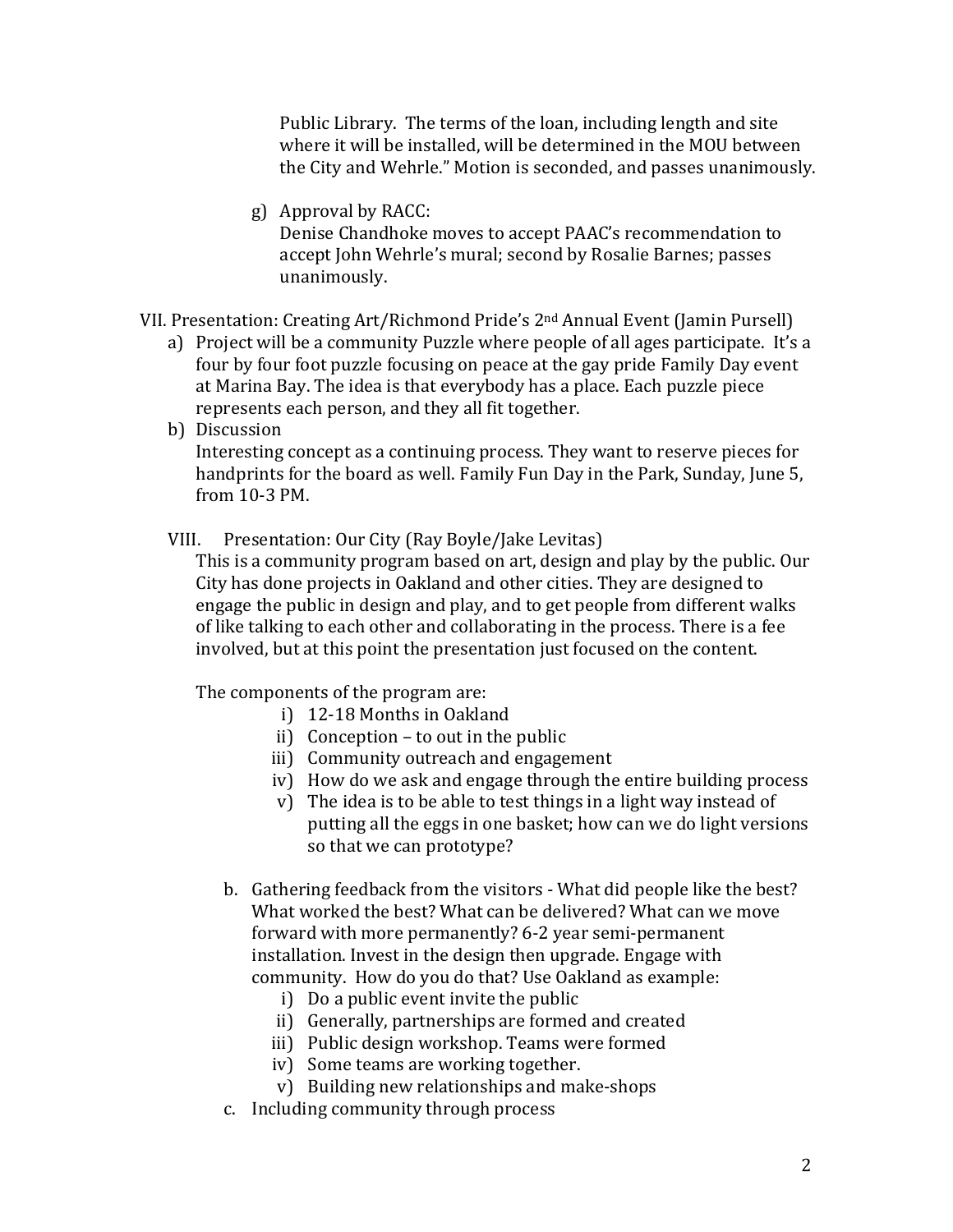- i) when you do an open call
- ii) through a festival
- iii) ask the designers to go to the street, incorporate the feedback
- iv) give us updated design that demonstrates it listens to the community
- d. How do you make sure that you don't miss groups? Four months to fund the Oakland project. Short timeline. Prioritized that this was a first festival; we will be able to show everyone what is possible and build relationships. 5,000 people came out - incredible response. Getting out there and knocking on every door.
- e. Buy in at the City level. Who comes up with the funds?
	- i) Atlanta A university had a grant
	- ii) Rochester Cross sector partnership
	- iii) Oakland Grants from the 50 Fund; Kaboom
	- iv) First seed. It gets easier to fund in the work.

City of Oakland wrote letter of support on strategy from leadership. They think it's really rich and great. Discussion about how to support and engage everybody. Katy Curl mentioned that it's going to take some behind the scenes work to get everyone on board.

IX. Approval of Keiko Nelson's project

Keiko Nelson received seed NPA grant money for the Peace Dove project. The goal was to install it in City Hall or somewhere in or around the city center. Richmond's Sister City, Shimada, Japan was involved in painting some of the doves, as were community members from Richmond. Mayor Tom Butt wrote a Letter of Support for the site location.

- a) PACC moved to approve the project initially, with a site TBD. Updated motion was made: PACC MOTION: "The PAAC recommends the RACC approve the selected installation site for Keiko Nelson's Peace Dove project in Richmond City Hall in the stairwell between the second and third floor." Motion was seconded and approved unanimously.
- X. RACC moved to approve the PAAC recommendation about the Peace Dove project; motion by Maslan; second by Hicks; approved unanimously.
	- a. RACC Retreat: Staff gave direction to Commission about review of General Plan, Strategic & Cultural Plan for Retreat Discussion. Shared documentation with RACC. At retreat, we will discuss Arts and Culture General Plan, Strategic Plan (which has expired), and the General Plan, which gives us the direction for how arts and culture in the city are seen as part of the plan. It includes the Five Year Business Plan: 2016- 2020.